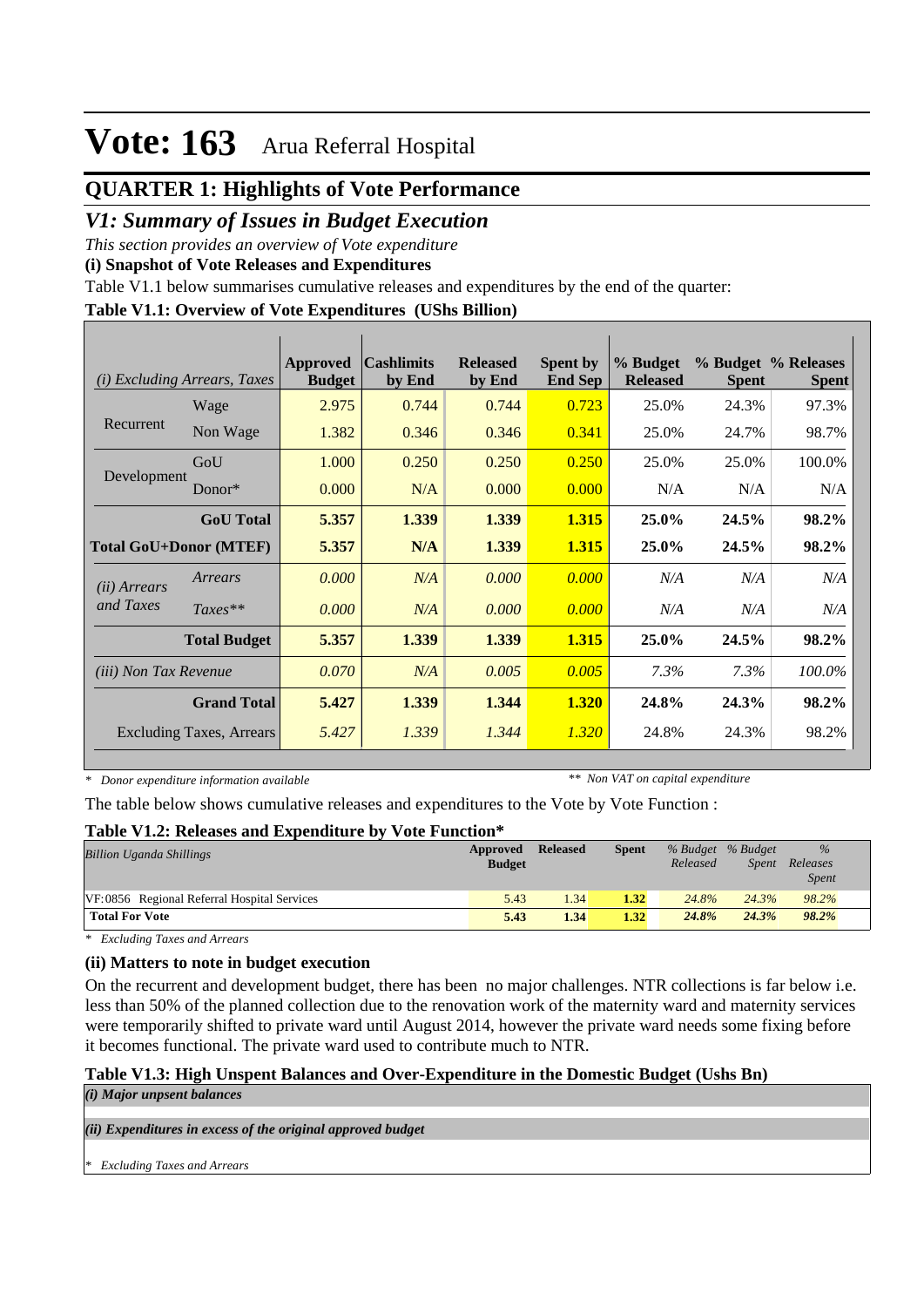## **QUARTER 1: Highlights of Vote Performance**

### *V2: Performance Highlights*

*This section provides highlights of output performance, focusing on key outputs and actions impelemented to improve section performance.*

#### **Table V2.1: Key Vote Output Indicators and Expenditures\***

| Vote, Vote Function<br><b>Key Output</b>                | <b>Approved Budget and</b><br><b>Planned outputs</b>                                                     |        | <b>Cumulative Expenditure</b><br>and Performance                                                                            |              | <b>Status and Reasons for any</b><br><b>Variation from Plans</b>                                                                                                                                                                                                                 |       |  |
|---------------------------------------------------------|----------------------------------------------------------------------------------------------------------|--------|-----------------------------------------------------------------------------------------------------------------------------|--------------|----------------------------------------------------------------------------------------------------------------------------------------------------------------------------------------------------------------------------------------------------------------------------------|-------|--|
| Vote Function: 0856 Regional Referral Hospital Services |                                                                                                          |        |                                                                                                                             |              |                                                                                                                                                                                                                                                                                  |       |  |
| Output: 085601                                          | <b>Inpatient services</b>                                                                                |        |                                                                                                                             |              |                                                                                                                                                                                                                                                                                  |       |  |
| Description of Performance: 21,500 Admissions.          | 2,600 Major Surgeries.<br>5,200 deliveries.<br>85% Bed Occupancy rate.<br>4 days Average length of stay. |        | 4,570 Admissions.<br>686 Major Surgeries.<br>1,194 deliveries.<br>78% Bed Occupancy rate.<br>5 days Average length of stay. |              | Admissions below target<br>because the Maternity ward that<br>was renovated became only<br>operational in the middle of the<br>quarter and Private wing which<br>had temporarily been used as<br>maternity ward for emergency<br>cases needs some renovation<br>before using it. |       |  |
| Performance Indicators:                                 |                                                                                                          |        |                                                                                                                             |              |                                                                                                                                                                                                                                                                                  |       |  |
| No. of in patients admitted                             |                                                                                                          | 21,500 |                                                                                                                             | 4570         |                                                                                                                                                                                                                                                                                  |       |  |
| Bed occupancy rate<br>(inpatients)                      |                                                                                                          | 85     |                                                                                                                             | 78           |                                                                                                                                                                                                                                                                                  |       |  |
| Average rate of stay for<br>inpatients (no. days)       |                                                                                                          | 4      |                                                                                                                             | 5            |                                                                                                                                                                                                                                                                                  |       |  |
| <b>Output Cost:</b>                                     | <b>UShs Bn:</b>                                                                                          | 0.352  | UShs Bn:                                                                                                                    | 0.095        | % Budget Spent:                                                                                                                                                                                                                                                                  | 27.1% |  |
| Output: 085602                                          | <b>Outpatient services</b>                                                                               |        |                                                                                                                             |              |                                                                                                                                                                                                                                                                                  |       |  |
| Description of Performance: 92,000 outpatient's         | attendance, 86,000 specialized<br>clinic attendance,                                                     |        | 13,514 outpatient attendance.<br>38,379 specialized clinic<br>attendance.                                                   |              | District units are taking up their<br>share of OPD burden. There is<br>an increment in Specialised<br>attendances as the hospital<br>image changes.                                                                                                                              |       |  |
| Performance Indicators:                                 |                                                                                                          |        |                                                                                                                             |              |                                                                                                                                                                                                                                                                                  |       |  |
| No. of specialised outpatients<br>attended to           |                                                                                                          | 86,000 |                                                                                                                             | 38379        |                                                                                                                                                                                                                                                                                  |       |  |
| No. of general outpatients<br>attended to               |                                                                                                          | 92,000 |                                                                                                                             | 13514        |                                                                                                                                                                                                                                                                                  |       |  |
| <b>Output Cost:</b>                                     | UShs Bn:                                                                                                 | 0.175  | UShs Bn:                                                                                                                    |              | 0.041 % Budget Spent:                                                                                                                                                                                                                                                            | 23.5% |  |
| Output: 085603                                          | Medicines and health supplies procured and dispensed                                                     |        |                                                                                                                             |              |                                                                                                                                                                                                                                                                                  |       |  |
|                                                         | Description of Performance: Value of medicines by end of<br>FY 1.10bn                                    |        | Medicines worth UGX<br>372,711,915.5 supplied by<br>NMS. Approximately 33% of<br>the total budget for medicines.            |              | No significant variation                                                                                                                                                                                                                                                         |       |  |
| Performance Indicators:                                 |                                                                                                          |        |                                                                                                                             |              |                                                                                                                                                                                                                                                                                  |       |  |
| Value of medicines<br>received/dispensed (Ush bn)       |                                                                                                          | 1.1    |                                                                                                                             | 0.3727119155 |                                                                                                                                                                                                                                                                                  |       |  |
| <b>Output Cost:</b>                                     | UShs Bn:                                                                                                 | 0.070  | UShs Bn:                                                                                                                    | 0.019        | % Budget Spent:                                                                                                                                                                                                                                                                  | 27.4% |  |
| Output: 085604                                          | <b>Diagnostic services</b>                                                                               |        |                                                                                                                             |              |                                                                                                                                                                                                                                                                                  |       |  |
| Description of Performance:                             | 100,000 lab tests done,<br>12,500 imagings done,<br>80 postmortems done                                  |        | 13,319 lab tests done,<br>2,280 imagings done,<br>24 postmortems done                                                       |              | Renovation of the Main<br>Laboratory was completed and<br>its use started in September. Not<br>all range laboratory services<br>were offered in hospital, thus<br>the below target performance.                                                                                  |       |  |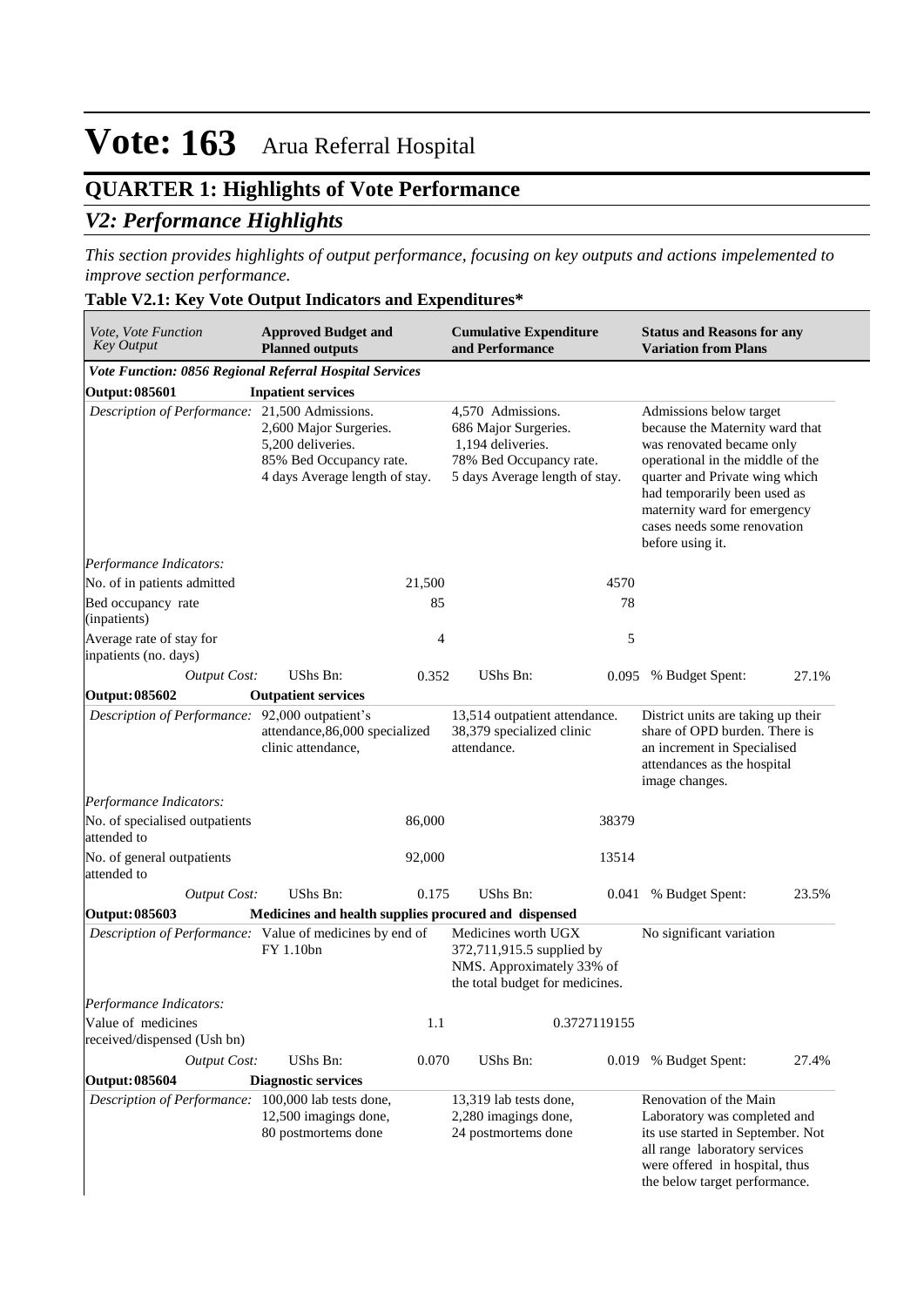## **QUARTER 1: Highlights of Vote Performance**

| <i>Vote, Vote Function</i><br><b>Key Output</b>                                |  | <b>Approved Budget and</b><br><b>Planned outputs</b>                                                               |                  | <b>Cumulative Expenditure</b><br>and Performance                                                                                                                 |       | <b>Status and Reasons for any</b><br><b>Variation from Plans</b>                                                                                                                                                                                                                                                                                                                              |       |  |  |
|--------------------------------------------------------------------------------|--|--------------------------------------------------------------------------------------------------------------------|------------------|------------------------------------------------------------------------------------------------------------------------------------------------------------------|-------|-----------------------------------------------------------------------------------------------------------------------------------------------------------------------------------------------------------------------------------------------------------------------------------------------------------------------------------------------------------------------------------------------|-------|--|--|
|                                                                                |  |                                                                                                                    |                  |                                                                                                                                                                  |       | Breakdown of x-ray machined<br>and limited supply of x-ray<br>films affected the output for<br>imagings done.                                                                                                                                                                                                                                                                                 |       |  |  |
| Performance Indicators:                                                        |  |                                                                                                                    |                  |                                                                                                                                                                  |       |                                                                                                                                                                                                                                                                                                                                                                                               |       |  |  |
| Patient xrays (imaging)                                                        |  |                                                                                                                    | 12500            |                                                                                                                                                                  | 2280  |                                                                                                                                                                                                                                                                                                                                                                                               |       |  |  |
| No. of labs/tests                                                              |  |                                                                                                                    | 100000<br>0.076  | UShs Bn:                                                                                                                                                         | 13319 |                                                                                                                                                                                                                                                                                                                                                                                               |       |  |  |
| Output Cost:<br>Output: 085605                                                 |  | UShs Bn:<br><b>Hospital Management and support services</b>                                                        |                  |                                                                                                                                                                  | 0.018 | % Budget Spent:                                                                                                                                                                                                                                                                                                                                                                               | 24.1% |  |  |
| Description of Performance:                                                    |  |                                                                                                                    |                  | 1 senior staff meetings<br>1 general staff meeting<br>4 Departmental meetings<br>Arua hospital equipment<br>maintained regularly. .<br>Cleaning of hospital done |       | No significant variation                                                                                                                                                                                                                                                                                                                                                                      |       |  |  |
| <b>Output Cost:</b>                                                            |  | UShs Bn:                                                                                                           | 3.623            | UShs Bn:                                                                                                                                                         | 0.868 | % Budget Spent:                                                                                                                                                                                                                                                                                                                                                                               | 24.0% |  |  |
| Output: 085606                                                                 |  | <b>Prevention and rehabilitation services</b>                                                                      |                  |                                                                                                                                                                  |       |                                                                                                                                                                                                                                                                                                                                                                                               |       |  |  |
| Description of Performance: 40,500 children immunized,                         |  | 4.500 women immunized.<br>20,500 mothers for ANC,<br>5,600 Family planning contacts, 743 Family planning contacts, |                  | 7,454 children immunized,<br>611 women immunized,<br>3,968 mothers for ANC,                                                                                      |       | <b>Uptake of Family Planning</b><br>services is still low, ANC<br>attendance was below target<br>most probably due to<br>availability of these services in<br>the facilities in and around Arua<br>town.<br>Immunization of both women<br>and children are all below target<br>most probably due to<br>availability of immunization<br>services in the facilities in and<br>around Arua town. |       |  |  |
| Performance Indicators:<br>No. of people receiving<br>family planning services |  |                                                                                                                    | 5,600            |                                                                                                                                                                  | 743   |                                                                                                                                                                                                                                                                                                                                                                                               |       |  |  |
| No. of people immunised                                                        |  |                                                                                                                    | 40,500           |                                                                                                                                                                  | 8065  |                                                                                                                                                                                                                                                                                                                                                                                               |       |  |  |
| No. of antenatal cases                                                         |  |                                                                                                                    | 20,500           |                                                                                                                                                                  | 3968  |                                                                                                                                                                                                                                                                                                                                                                                               |       |  |  |
| Output Cost:                                                                   |  | UShs Bn:                                                                                                           | 0.079            | UShs Bn:                                                                                                                                                         | 0.016 | % Budget Spent:                                                                                                                                                                                                                                                                                                                                                                               | 19.8% |  |  |
| Output: 085680                                                                 |  | <b>Hospital Construction/rehabilitation</b>                                                                        |                  |                                                                                                                                                                  |       |                                                                                                                                                                                                                                                                                                                                                                                               |       |  |  |
| Description of Performance: Hospital lagoon completed                          |  |                                                                                                                    |                  | and construction of the lagoon<br>started.<br>2. Supervision of works ongoing<br>3. First site meeting planned for<br>November.                                  |       | 1. Site handed to the contractor No significant variation.                                                                                                                                                                                                                                                                                                                                    |       |  |  |
| Performance Indicators:                                                        |  |                                                                                                                    |                  |                                                                                                                                                                  |       |                                                                                                                                                                                                                                                                                                                                                                                               |       |  |  |
| No.<br>reconstructed/rehabilitated<br>general wards                            |  |                                                                                                                    | $\boldsymbol{0}$ |                                                                                                                                                                  |       | $\boldsymbol{0}$                                                                                                                                                                                                                                                                                                                                                                              |       |  |  |
| No. of hospitals benefiting<br>from the rennovation of<br>existing facilities. |  |                                                                                                                    | 1                |                                                                                                                                                                  |       | $\boldsymbol{0}$                                                                                                                                                                                                                                                                                                                                                                              |       |  |  |
| <b>Output Cost:</b>                                                            |  | UShs Bn:                                                                                                           | 0.590            | UShs Bn:                                                                                                                                                         |       | 0.117 % Budget Spent:                                                                                                                                                                                                                                                                                                                                                                         | 19.8% |  |  |
| <b>Output: 085681</b>                                                          |  | Staff houses construction and rehabilitation                                                                       |                  |                                                                                                                                                                  |       |                                                                                                                                                                                                                                                                                                                                                                                               |       |  |  |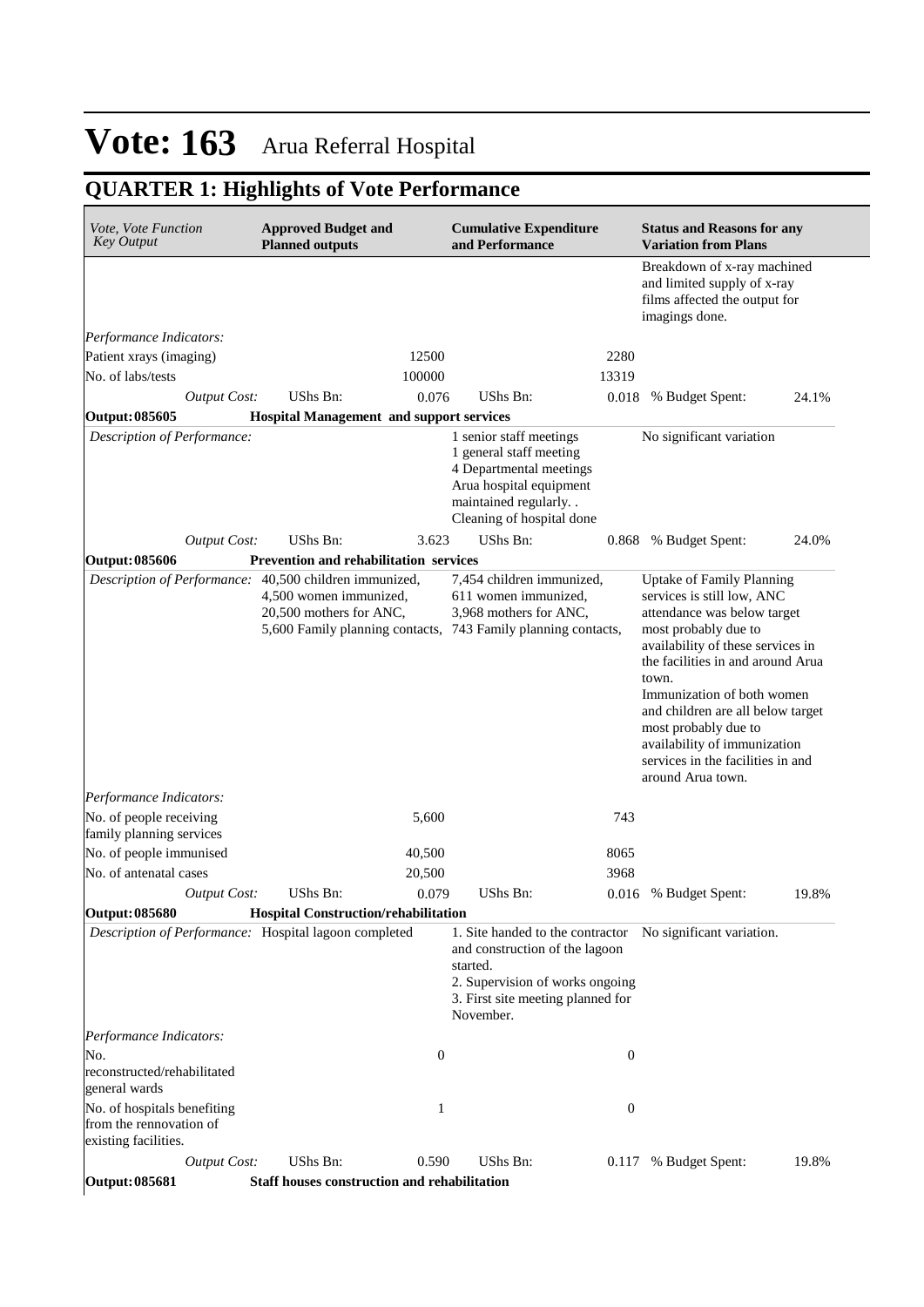### **QUARTER 1: Highlights of Vote Performance**

| <i>Vote, Vote Function</i><br><b>Key Output</b>  | <b>Approved Budget and</b><br><b>Planned outputs</b> |       | <b>Cumulative Expenditure</b><br>and Performance                                                                                        |          | <b>Status and Reasons for any</b><br><b>Variation from Plans</b> |       |  |  |
|--------------------------------------------------|------------------------------------------------------|-------|-----------------------------------------------------------------------------------------------------------------------------------------|----------|------------------------------------------------------------------|-------|--|--|
| Description of Performance:                      | Staff houses constructed<br>(Nurses hostel)          |       | 1. Continuation of construction<br>of 6 staff houses for nurses.<br>2. Supervision of work<br>3. Part Payment of interim<br>certificate |          | No significant variation.                                        |       |  |  |
| <i>Performance Indicators:</i>                   |                                                      |       |                                                                                                                                         |          |                                                                  |       |  |  |
| No. of staff houses<br>constructed/rehabilitated |                                                      | 6     |                                                                                                                                         | $\theta$ |                                                                  |       |  |  |
| <b>Output Cost:</b>                              | UShs Bn:                                             | 0.420 | UShs Bn:<br>0.133                                                                                                                       |          | % Budget Spent:                                                  | 31.7% |  |  |
| <b>Vote Function Cost</b>                        | <b>UShs Bn:</b>                                      |       | 5.427 UShs Bn:<br>1.320                                                                                                                 |          | % Budget Spent:                                                  | 24.3% |  |  |
| <b>Cost of Vote Services:</b>                    | UShs $B_n$ :                                         |       | $5.427$ UShs Bn:<br>1.320                                                                                                               |          | % Budget Spent:                                                  | 24.3% |  |  |

*\* Excluding Taxes and Arrears*

A number of staff retired at the close of 2013/14 financial year and some retired in quarter 1, leaving challenge of work on the available work force. Data collection is mainly manual though the facility uses DHIS2 for reporting.

### **Table V2.2: Implementing Actions to Improve Vote Performance**

### *V3: Details of Releases and Expenditure*

*This section provides a comprehensive summary of the outputs delivered by the Vote and further details of Vote expenditures by Vote Function and Expenditure Item.*

#### **Table V3.1: GoU Releases and Expenditure by Output\***

| <b>Billion Uganda Shillings</b>                             | Approved<br><b>Budget</b> | <b>Released</b> | <b>Spent</b> | $%$ GoU<br><b>Budget</b> | $%$ GoU<br><b>Budget</b> | $%$ GoU<br>Releases |
|-------------------------------------------------------------|---------------------------|-----------------|--------------|--------------------------|--------------------------|---------------------|
|                                                             |                           |                 |              | Released                 | <i>Spent</i>             | <i>Spent</i>        |
| VF:0856 Regional Referral Hospital Services                 | 5.36                      | 1.34            | 1.31         | $25.0\%$                 | 24.5%                    | 98.2%               |
| Class: Outputs Provided                                     | 4.36                      | 1.09            | 1.06         | $25.0\%$                 | 24.4%                    | 97.7%               |
| 085601 Inpatient services                                   | 0.33                      | 0.09            | 0.09         | 26.4%                    | 27.7%                    | 104.7%              |
| 085602 Outpatient services                                  | 0.18                      | 0.04            | 0.04         | 23.8%                    | 23.8%                    | 100.0%              |
| 085603 Medicines and health supplies procured and dispensed | 0.04                      | 0.02            | 0.02         | 46.2%                    | 48.7%                    | 105.4%              |
| 085604 Diagnostic services                                  | 0.08                      | 0.02            | 0.02         | 25.6%                    | 24.4%                    | 95.4%               |
| 085605 Hospital Management and support services             | 3.61                      | 0.90            | 0.87         | 24.8%                    | 24.0%                    | 96.8%               |
| 085606 Prevention and rehabilitation services               | 0.08                      | 0.02            | 0.02         | $21.0\%$                 | 20.7%                    | 98.4%               |
| Immunisation services<br>085607                             | 0.04                      | 0.01            | 0.01         | 21.7%                    | 21.7%                    | $100.0\%$           |
| Class: Capital Purchases                                    | 1.00                      | 0.25            | 0.25         | $25.0\%$                 | 25.0%                    | 100.0%              |
| 085680 Hospital Construction/rehabilitation                 | 0.58                      | 0.12            | 0.12         | $20.2\%$                 | 20.2%                    | $100.0\%$           |
| 085681 Staff houses construction and rehabilitation         | 0.42                      | 0.13            | 0.13         | 31.7%                    | 31.7%                    | $100.0\%$           |
| <b>Total For Vote</b>                                       | 5.36                      | 1.34            | 1.31         | 25.0%                    | 24.5%                    | 98.2%               |

*\* Excluding Taxes and Arrears*

#### **Table V3.2: 2014/15 GoU Expenditure by Item**

| <b>Billion Uganda Shillings</b>        | Approved<br><b>Budget</b> | <b>Releases</b> | <b>Expend-</b><br>iture | % Budged<br><b>Released</b> | % Budget<br><b>Spent</b> | %Releases<br><b>Spent</b> |
|----------------------------------------|---------------------------|-----------------|-------------------------|-----------------------------|--------------------------|---------------------------|
| <b>Output Class: Outputs Provided</b>  | 4.36                      | 1.09            | 1.06                    | 25.0%                       | 24.4%                    | 97.7%                     |
| 211101 General Staff Salaries          | 2.97                      | 0.74            | 0.72                    | 25.0%                       | 24.3%                    | 97.3%                     |
| $ 211103$ Allowances                   | 0.07                      | 0.02            | 0.02                    | 24.1%                       | 28.0%                    | 116.4%                    |
| 213001 Medical expenses (To employees) | 0.04                      | 0.01            | 0.01                    | 20.9%                       | 19.8%                    | 94.8%                     |
|                                        |                           |                 |                         |                             |                          |                           |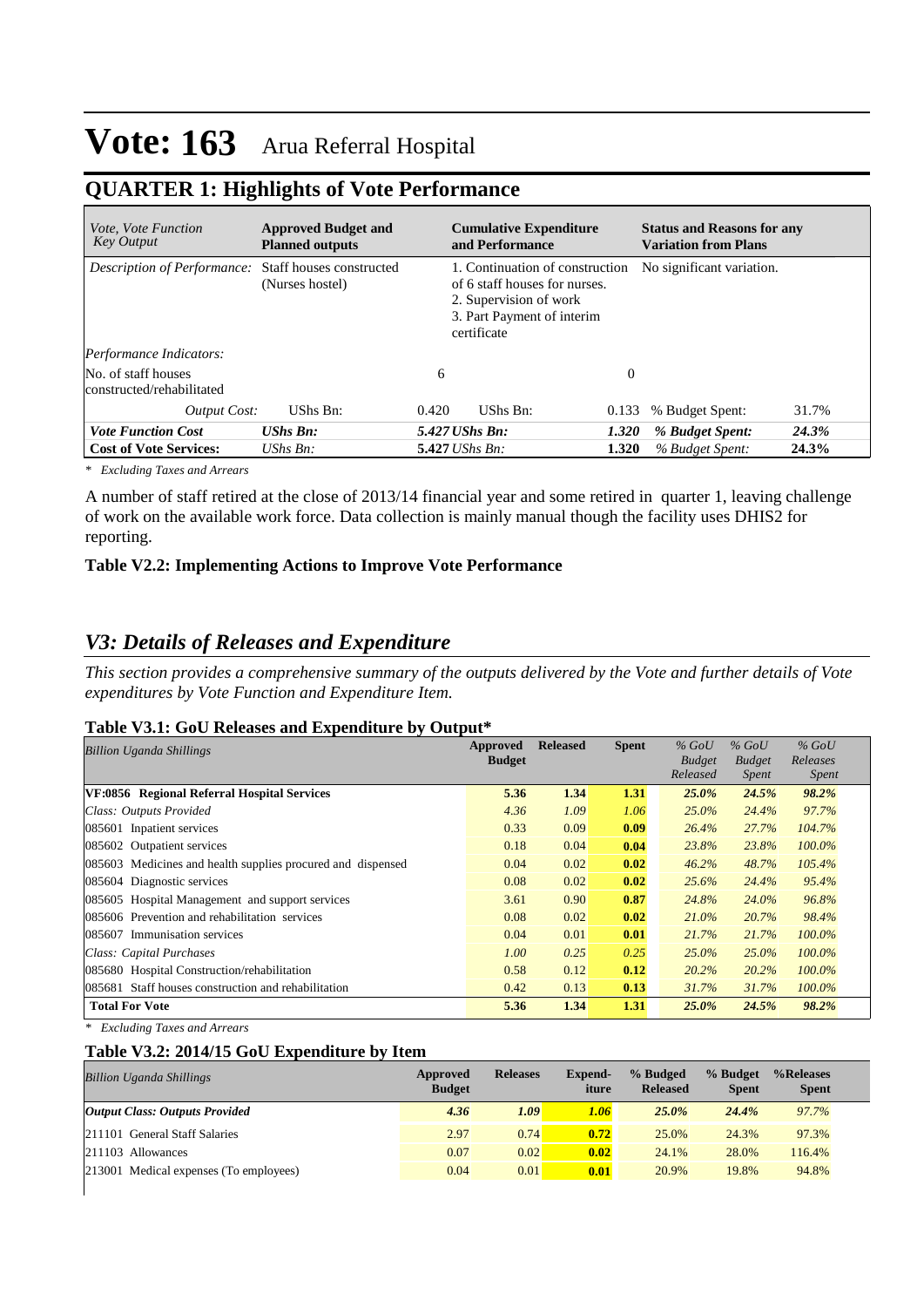## **QUARTER 1: Highlights of Vote Performance**

| <b>Billion Uganda Shillings</b>                          | <b>Approved</b><br><b>Budget</b> | <b>Releases</b> | <b>Expend-</b><br>iture | % Budged<br><b>Released</b> | % Budget<br><b>Spent</b> | %Releases<br><b>Spent</b> |
|----------------------------------------------------------|----------------------------------|-----------------|-------------------------|-----------------------------|--------------------------|---------------------------|
| 213002 Incapacity, death benefits and funeral expenses   | 0.01                             | 0.00            | 0.00                    | 28.4%                       | 23.4%                    | 82.4%                     |
| 221001 Advertising and Public Relations                  | 0.00                             | 0.00            | 0.00                    | 25.0%                       | 11.9%                    | 47.7%                     |
| 221002 Workshops and Seminars                            | 0.03                             | 0.00            | 0.00                    | 6.5%                        | 2.5%                     | 38.8%                     |
| 221003 Staff Training                                    | 0.04                             | 0.01            | 0.01                    | 16.8%                       | 21.9%                    | 130.3%                    |
| 221004 Recruitment Expenses                              | 0.01                             | 0.00            | 0.00                    | 0.0%                        | 0.0%                     | N/A                       |
| 221006 Commissions and related charges                   | 0.05                             | 0.01            | 0.01                    | 22.5%                       | 21.5%                    | 95.8%                     |
| 221007 Books, Periodicals & Newspapers                   | 0.00                             | 0.00            | 0.00                    | 25.0%                       | 9.6%                     | 38.6%                     |
| 221008 Computer supplies and Information Technology (IT) | 0.02                             | 0.00            | 0.00                    | 24.2%                       | 20.9%                    | 86.4%                     |
| 221009 Welfare and Entertainment                         | 0.03                             | 0.01            | 0.01                    | 18.2%                       | 18.3%                    | 100.6%                    |
| 221010 Special Meals and Drinks                          | 0.07                             | 0.02            | 0.02                    | 25.0%                       | 26.9%                    | 107.4%                    |
| 221011 Printing, Stationery, Photocopying and Binding    | 0.08                             | 0.02            | 0.02                    | 25.3%                       | 25.3%                    | 100.0%                    |
| 221012 Small Office Equipment                            | 0.00                             | 0.00            | 0.00                    | 25.0%                       | 9.1%                     | 36.5%                     |
| 221014 Bank Charges and other Bank related costs         | 0.00                             | 0.00            | 0.00                    | 25.0%                       | 25.0%                    | 100.0%                    |
| 222001 Telecommunications                                | 0.02                             | 0.00            | 0.00                    | 20.8%                       | 17.9%                    | 86.0%                     |
| 222002 Postage and Courier                               | 0.00                             | 0.00            | 0.00                    | 25.0%                       | 7.0%                     | 28.2%                     |
| 222003 Information and communications technology (ICT)   | 0.00                             | 0.00            | 0.00                    | 25.0%                       | 15.9%                    | 63.6%                     |
| 223001 Property Expenses                                 | 0.04                             | 0.01            | 0.01                    | 27.0%                       | 19.3%                    | 71.2%                     |
| 223003 Rent – (Produced Assets) to private entities      | 0.01                             | 0.00            | 0.00                    | 25.0%                       | 17.5%                    | 70.0%                     |
| 223004 Guard and Security services                       | 0.01                             | 0.00            | 0.00                    | 25.0%                       | 22.3%                    | 89.3%                     |
| 223005 Electricity                                       | 0.10                             | 0.02            | 0.02                    | 24.0%                       | 20.6%                    | 86.0%                     |
| 223006 Water                                             | 0.10                             | 0.03            | 0.03                    | 25.0%                       | 27.6%                    | 110.5%                    |
| 223007 Other Utilities- (fuel, gas, firewood, charcoal)  | 0.02                             | 0.00            | 0.00                    | 12.2%                       | 3.9%                     | 31.7%                     |
| 224004 Cleaning and Sanitation                           | 0.11                             | 0.03            | 0.03                    | 22.6%                       | 23.4%                    | 103.6%                    |
| 224005 Uniforms, Beddings and Protective Gear            | 0.01                             | 0.00            | 0.00                    | 0.0%                        | 0.0%                     | N/A                       |
| 225001 Consultancy Services- Short term                  | 0.00                             | 0.00            | 0.00                    | 25.0%                       | 25.0%                    | 100.0%                    |
| 227001 Travel inland                                     | 0.16                             | 0.06            | 0.06                    | 34.7%                       | 36.9%                    | 106.6%                    |
| 227002 Travel abroad                                     | 0.01                             | 0.00            | 0.00                    | 3.6%                        | 0.0%                     | 0.0%                      |
| 227004 Fuel, Lubricants and Oils                         | 0.11                             | 0.03            | 0.03                    | 29.8%                       | 29.5%                    | 99.1%                     |
| 228001 Maintenance - Civil                               | 0.06                             | 0.02            | 0.02                    | 30.0%                       | 28.3%                    | 94.5%                     |
| 228002 Maintenance - Vehicles                            | 0.03                             | 0.01            | 0.01                    | 25.0%                       | 22.8%                    | 91.3%                     |
| 228003 Maintenance – Machinery, Equipment & Furniture    | 0.11                             | 0.03            | 0.03                    | 25.0%                       | 25.3%                    | 101.2%                    |
| $228004$ Maintenance – Other                             | 0.01                             | 0.00            | 0.00                    | 32.3%                       | 22.6%                    | 70.0%                     |
| <b>Output Class: Capital Purchases</b>                   | 1.00                             | 0.25            | 0.25                    | 25.0%                       | 25.0%                    | 100.0%                    |
| 231002 Residential buildings (Depreciation)              | 0.42                             | 0.13            | 0.13                    | 31.7%                       | 31.7%                    | 100.0%                    |
| 231007 Other Fixed Assets (Depreciation)                 | 0.58                             | 0.12            | 0.12                    | 20.2%                       | 20.2%                    | 100.0%                    |
| <b>Grand Total:</b>                                      | 5.36                             | 1.34            | 1.31                    | 25.0%                       | 24.5%                    | 98.2%                     |
| <b>Total Excluding Taxes and Arrears:</b>                | 5.36                             | 1.34            | 1.31                    | 25.0%                       | 24.5%                    | 98.2%                     |

### **Table V3.3: GoU Releases and Expenditure by Project and Programme\***

| <b>Billion Uganda Shillings</b>               | Approved      | <b>Released</b> | <b>Spent</b> | $%$ GoU       | $%$ GoU       | $%$ GoU  |  |
|-----------------------------------------------|---------------|-----------------|--------------|---------------|---------------|----------|--|
|                                               | <b>Budget</b> |                 |              | <b>Budget</b> | <b>Budget</b> | Releases |  |
|                                               |               |                 |              | Released      | <i>Spent</i>  | Spent    |  |
| VF:0856 Regional Referral Hospital Services   | 5.36          | 1.34            | 1.31         | 25.0%         | 24.5%         | 98.2%    |  |
| <b>Recurrent Programmes</b>                   |               |                 |              |               |               |          |  |
| 01<br>Arua Referral Hospital Services         | 4.11          | 1.03            | 1.01         | 25.2%         | 24.5%         | 97.5%    |  |
| 02<br>Arua Referral Hospital Internal Audit   | 0.02          | 0.01            | 0.01         | 37.7%         | 37.7%         | 100.0%   |  |
| 03<br>Arua Regional Maintenance               | 0.23          | 0.05            | 0.05         | 21.4%         | 21.8%         | 101.9%   |  |
| Development Projects                          |               |                 |              |               |               |          |  |
| Arua Rehabilitation Referral Hospital<br>1004 | 1.00          | 0.25            | 0.25         | $25.0\%$      | $25.0\%$      | 100.0%   |  |
| <b>Total For Vote</b>                         | 5.36          | 1.34            | 1.31         | 25.0%         | 24.5%         | 98.2%    |  |

*\* Excluding Taxes and Arrears*